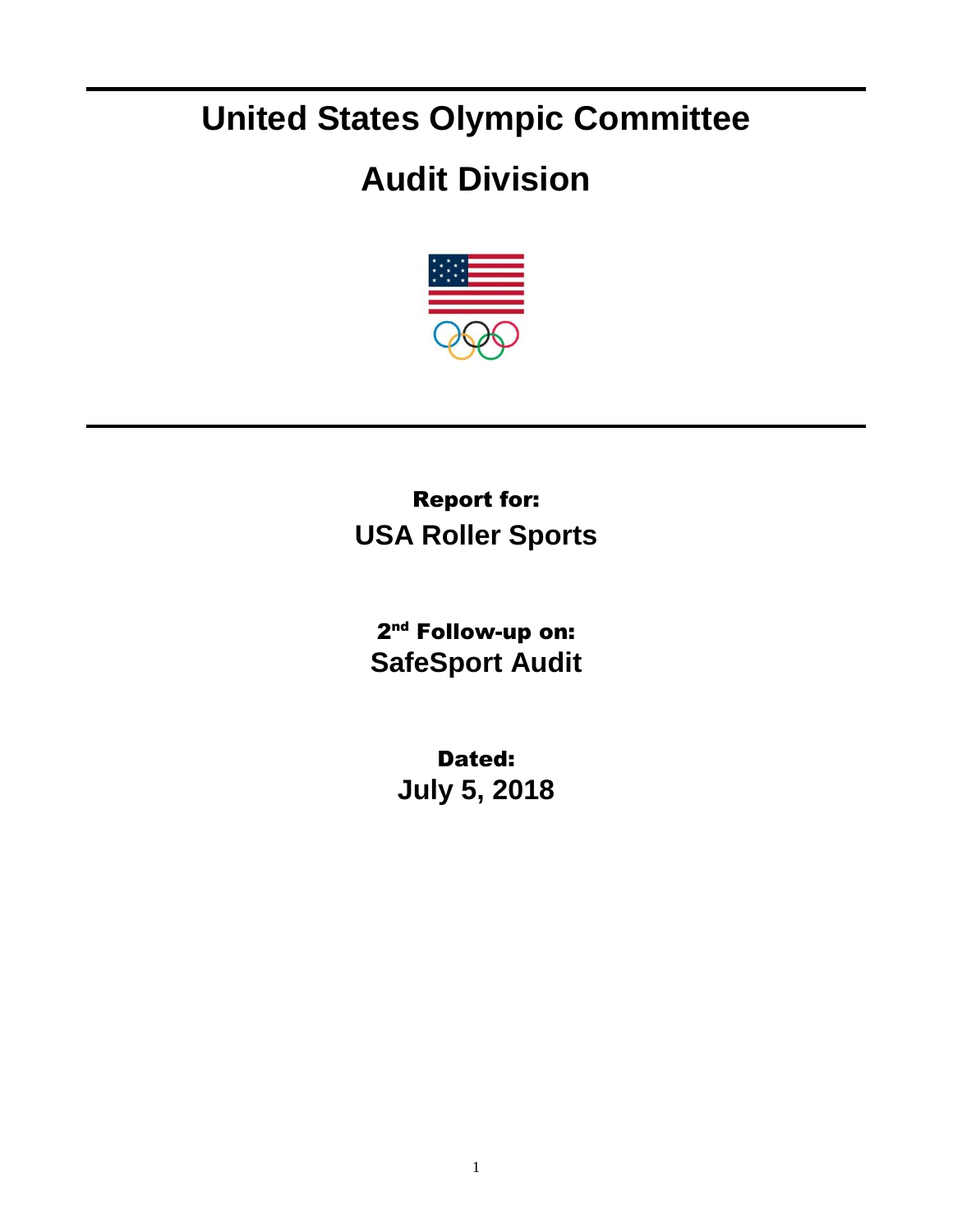UNITED STATES OLYMPIC COMMITTEE 1 Olympic Plaza Colorado Springs, CO 80909



July 5, 2018

Eric Steele Executive Director USA Roller Sports

Dear Eric,

The USOC Internal Audit Division continued to follow-up on the status of recommendations from the SafeSport audit of USA Roller Sports (Roller Sports) dated October 2017. The Follow-up Report dated February 2018 reported one in process recommendation related to ensuring all required individuals completed SafeSport education and background checks before contact with athletes. Roller Sports implemented a process to address the outstanding recommendation. This recommendation was implemented and is considered closed.

We thank you and your staff for assisting in the 2<sup>nd</sup> follow-up review.

Sincerely,

Bujt Julle

Bridget Toelle, CPA, CIA Ellen Senf Senior Director, Audit Staff Auditor

cc: Susanne Lyons Trace Hansen Rick Adams Ricci Porter Gary Johansen Chris McCleary

Ellen A Sent